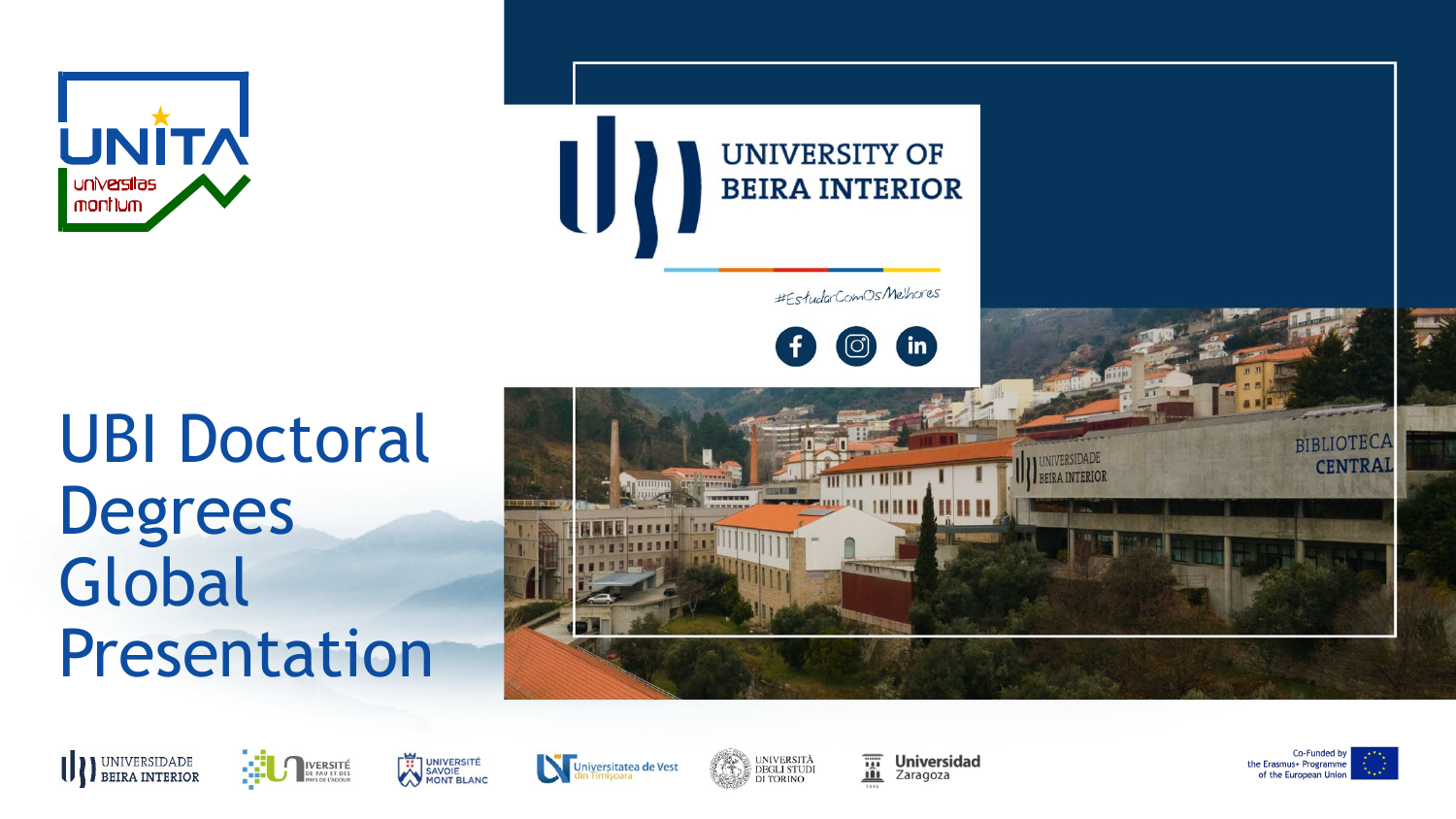### UBI Doctoral Degrees (28) montium

- Advanced Materials and Processing (Doctoral FCT Program - UNL/UC/UL/UM/UP/UA/UBI)
- Aeronautical Engineering
- **Biochemistry**
- **Biomedicine**
- Chemistry
- Civil Engineering
- Clinical and Health Psychology
- Communication Sciences
- Computer Science and Engineering
- Economics (UE/UBI)
- Education
- Electrical and Computer Engineering
- Fashion Design (UM/UBI)
- Fibrous Materials Science and Engineering
- Industrial Engineering and Management
- Management
- Marketing and Strategy (UA/UM/UBI)
- Mathematics and Applications
- Mechanical Engineering
- Media Arts
- Medicine
- Pharmaceutical Sciences
- Philosophy
- Physics
- Political Science (UA/UBI)
- Psychology (clinical and health psychology)
- Sociology
- **Sports Sciences**



**Universidad** Zaragoza

**III** BEIRA INTERIOR

**UNIVERSITÉ** SAVOIE

**IVERSITÉ** 

Universitatea de Vest

UNIVERSITÀ<br>DEGLI STUDI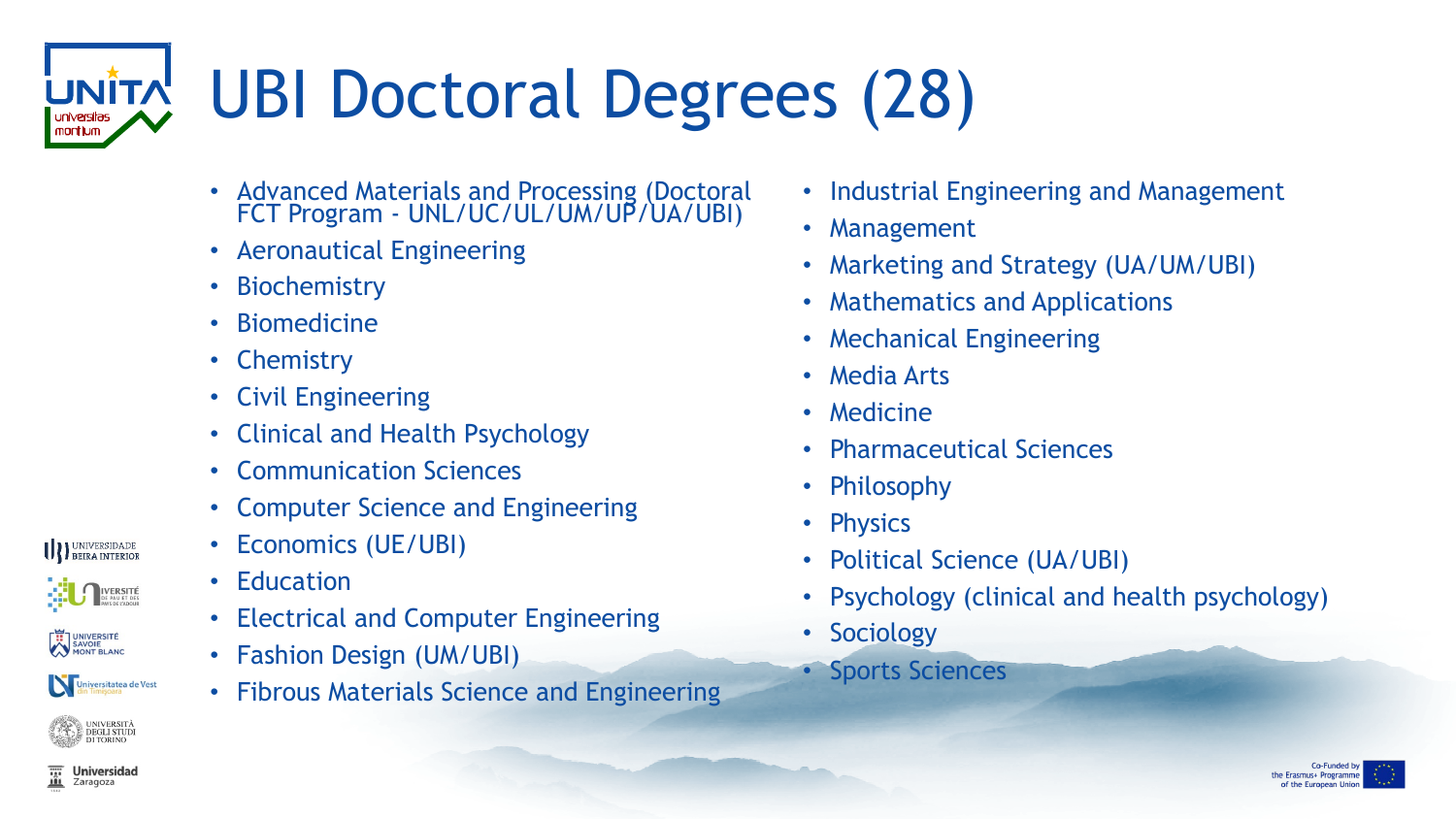### Application phases (2022/2023)

- 3 Application phases for 2022/2023 from March to November 2022:
	- 1st phase: 01/03/2022 27/05/2022
	- 2nd phase: 01/06/2022 23/09/2022
	- 3rd phase: 01/10/2022 25/11/2022
- Registration Fees: 15  $\epsilon$  (must be paid during the ongoing phase)



• Selection and serialization criteria available here: https://www.ubi.pt/Sites/academicos/pt/Pagina/3c\_criterios\_2 1\_22

**DEGLI STUDI** 

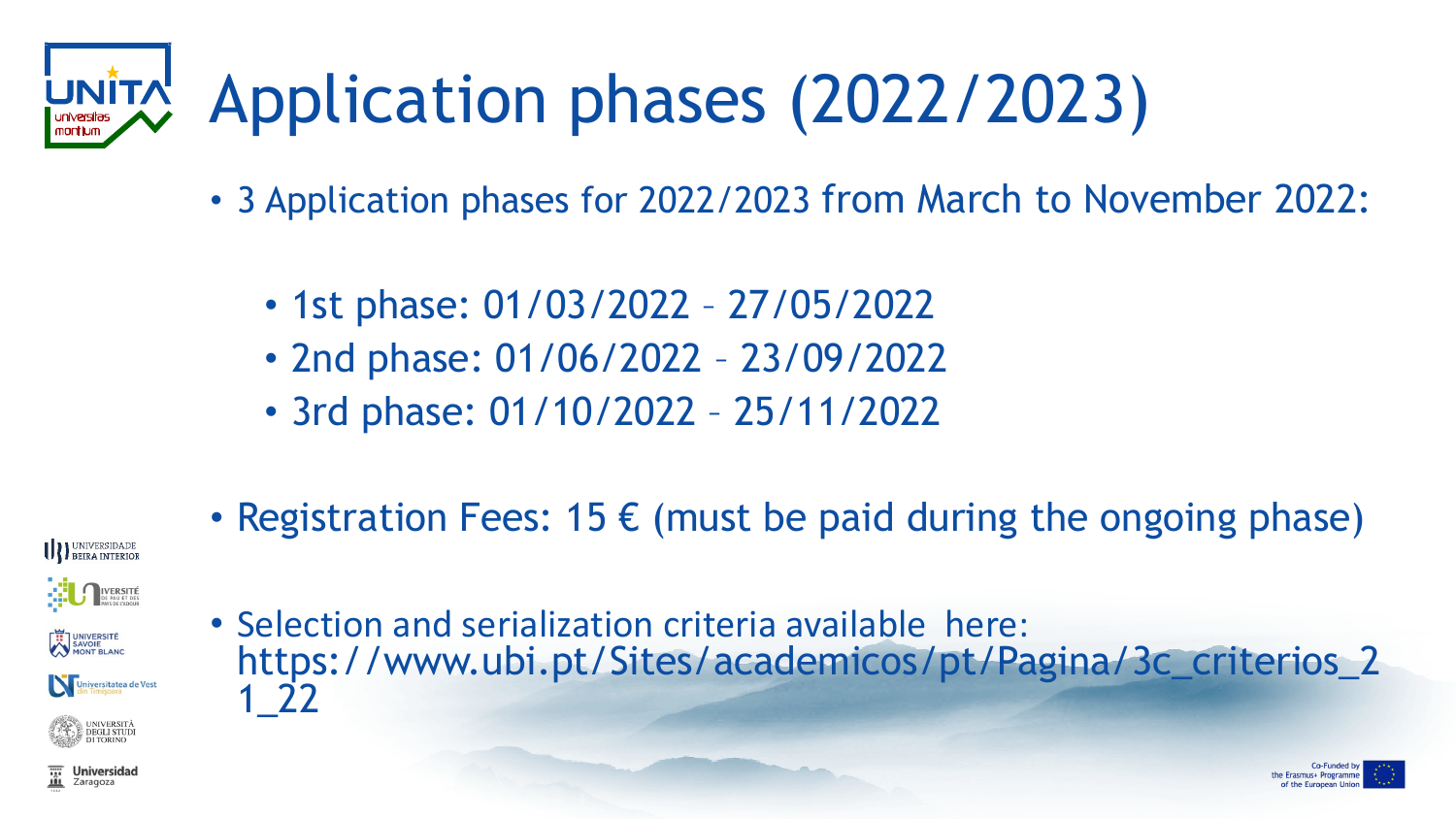

# UNITA Vacancies

### $\bigcup$

### **ANEXOI**

### VAGAS 2022/2023

### Concurso de acesso aos 3.<sup>0s</sup> ciclos de estudo conducentes ao grau de doutor

| Curso                                       | Vagas |
|---------------------------------------------|-------|
| Arquitetura                                 | 15    |
| Biomedicina                                 | 25    |
| Bioquímica                                  | 15    |
| Ciências da Comunicação                     | 15    |
| Ciências do Desporto                        | 12    |
| Ciência e Engenharia dos Materiais Fibrosos | 15    |
| Ciências Farmacêuticas                      | 15    |
| Educação                                    | 10    |
| Engenharia Aeronáutica                      | 15    |
| Engenharia Civil                            | 20    |
| Engenharia e Gestão Industrial              | 15    |
| Engenharia Eletrotécnica e de Computadores  | 20    |
| Engenharia Informática                      | 20    |
| Engenharia Mecânica                         | 15    |
| Filosofia                                   | 10    |
| Física                                      | 15    |
| Gestão                                      | 25    |
| Matemática e Aplicações                     | 15    |
| Média Artes                                 | 18    |
| Medicina                                    | 12    |
| Psicologia Clínica e da Saúde               | 12    |
| Química                                     | 15    |
| Sociologia                                  | 15    |



### **ANEXO II**

### VAGAS 2022/2023

Concurso de acesso aos 3.ºs ciclos de estudo conducentes ao grau de doutor

(cursos em associação)

| Curso                                                                                                | Vagas |
|------------------------------------------------------------------------------------------------------|-------|
| Ciência Política (Associação UA/UBI)                                                                 | 15    |
| Design Moda (Associação UM/UBI)                                                                      | 20    |
| Economia (Associação UE/UBI)                                                                         | 15    |
| Marketing e Estratégia (Associação UM-UA-UBI)                                                        | 20    |
| Materiais e Processamento e Avançados (Programa Doutoral<br>FCT - Associação UNL/UC/UL/UM/UP/UA/UBI) | 25    |





UNIVERSIDADE



**WANDERSITE** 





 $\overline{\mathbf{m}}$  Universion **Universidad**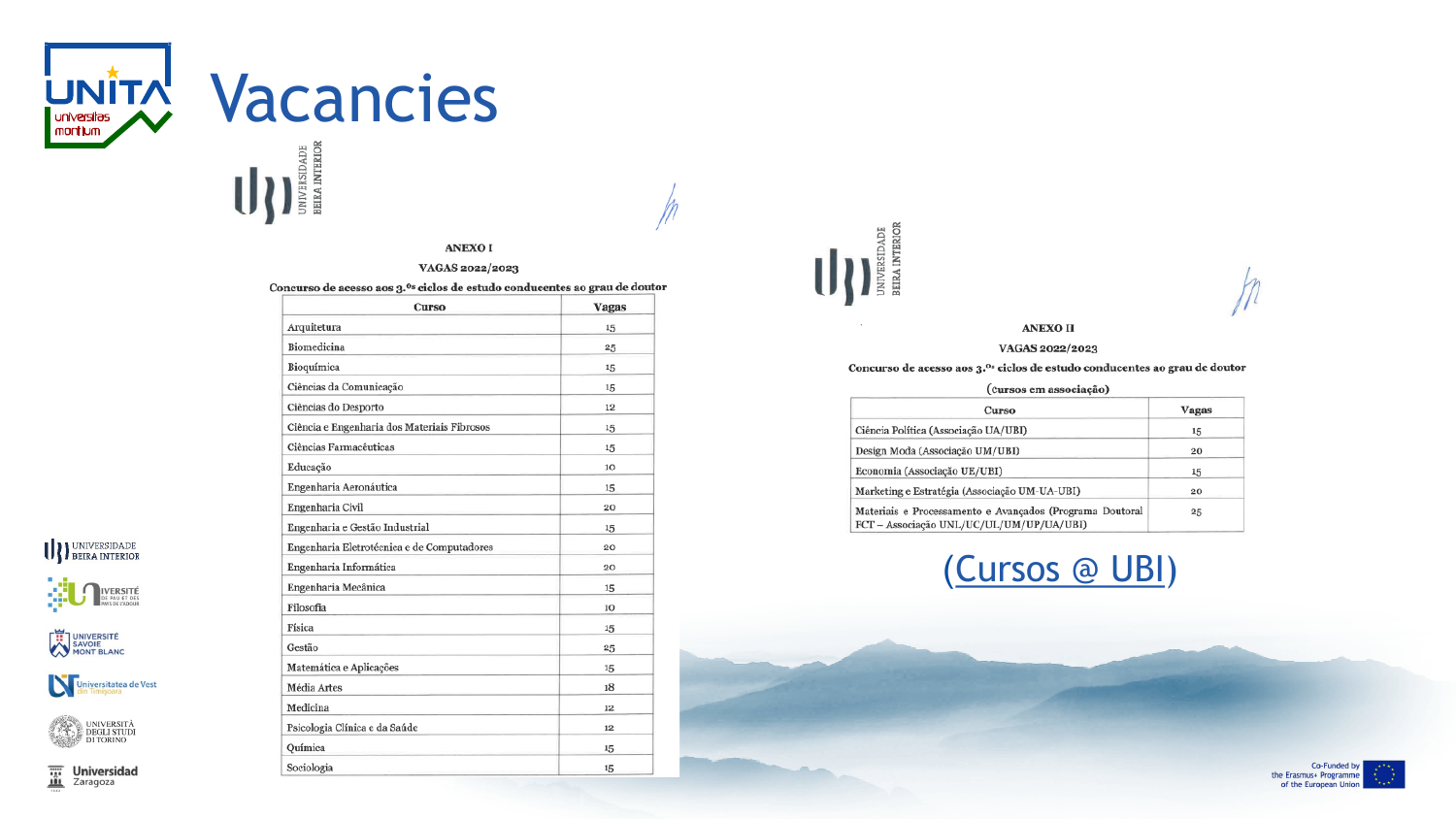

- Arts & Letters ; Social & Human Sciences: 1625 € / year
- Sciences, Engineering, Health Sciences: 2000 € / year
- PhDs in association with other universities usually have higher values
- Tuition can be paid in 1, 4 or 10 installments



• More information here: [Propinas @ UBI](https://www.ubi.pt/Pagina/propinas)